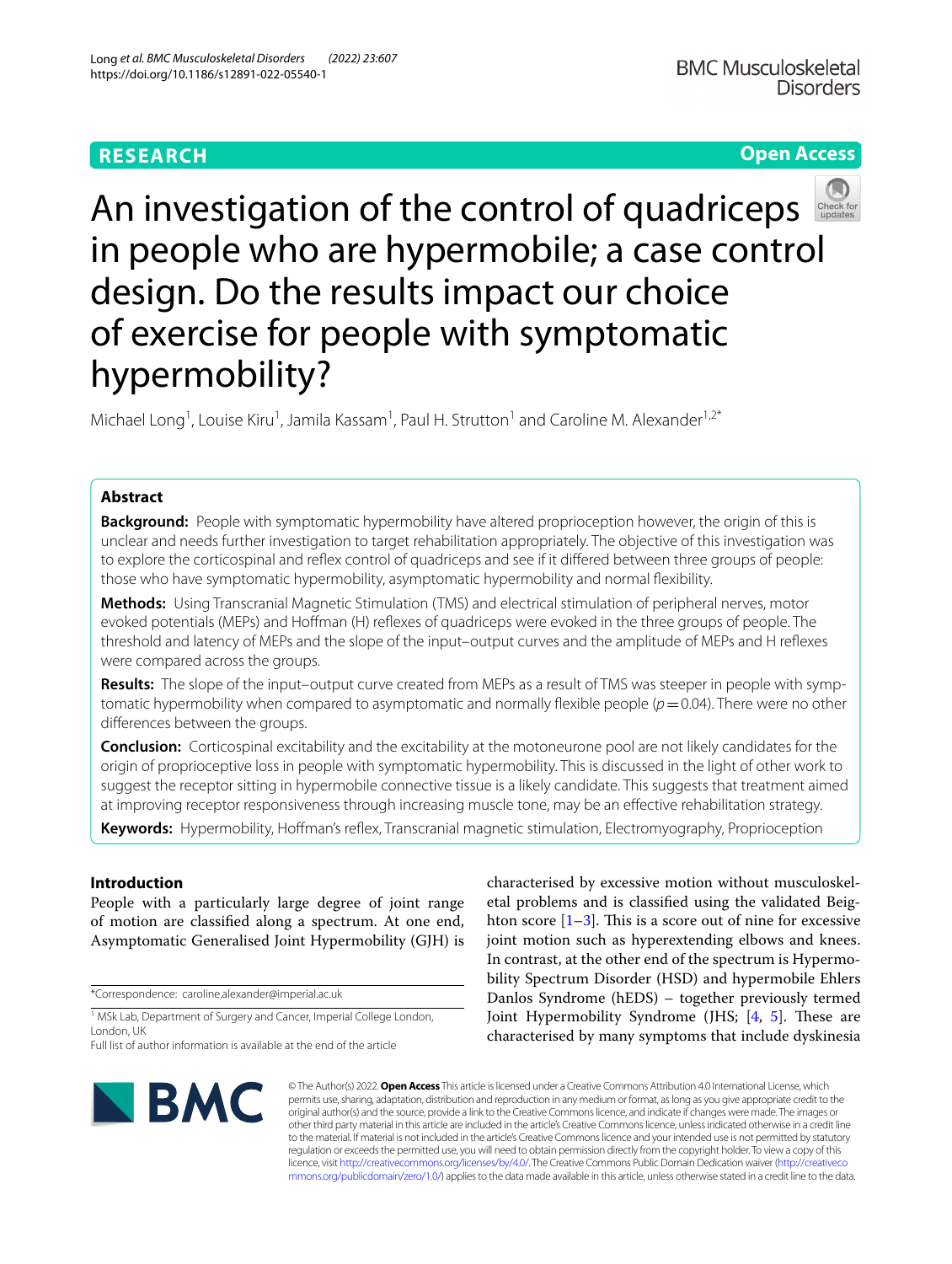and pain [[6,](#page-7-3) [7](#page-7-4)]. Symptomatic hypermobility is an inherited connective tissue disorder  $[4, 8]$  $[4, 8]$  $[4, 8]$  $[4, 8]$  with additional disabling characteristics such as muscle weakness  $[9-11]$  $[9-11]$ , easily provoked soft-tissue injury  $[12-14]$  $[12-14]$  $[12-14]$ , varicose veins, uterine or rectal prolapse and hernias [[15–](#page-7-10)[18](#page-7-11)], anxiety and fatigue  $[16, 18-23]$  $[16, 18-23]$  $[16, 18-23]$  $[16, 18-23]$ . These symptoms impact function and quality of life [\[11](#page-7-7), [24](#page-7-14), [25](#page-7-15)]. Pain has been reported to be most commonly felt in the knees [[26](#page-7-16)] and spine [[27](#page-7-17)] but usually occurs in multiple joints.

Little focus has been paid to understanding the symptomatic condition  $[17, 28]$  $[17, 28]$  $[17, 28]$  $[17, 28]$ . However, although the prevalence in the general population is low, the number presenting to musculoskeletal services for treatment is high [[29](#page-7-20)[–32](#page-7-21)]. This high prevalence within musculoskeletal healthcare together with the impact of the condition, suggests that greater focus should be directed at understanding why hypermobility can be symptomatic, which could reveal targets for treatment.

The evidence base to support treatment design is still evolving [[33–](#page-7-22)[36](#page-7-23)]. However, guidelines and suggestions for treatment are limited by the underpinning literature [[37,](#page-7-24) [38\]](#page-7-25). What is clear is that people with JHS test weak [[9–](#page-7-6)[11\]](#page-7-7) and therefore physical therapies include strengthening muscles. However, impaired mechanisms of control are also thought important as they are believed to contribute to impairments in balance [[39](#page-7-26), [40](#page-7-27)], joint position sense [\[41](#page-7-28)[–43](#page-7-29)] and reduced activity levels [\[18](#page-7-11), [25](#page-7-15)]. Further, reported changes to proprioception and other mechanisms of control lead to speculation that they contribute to changes in kinetics and kinematics [\[7](#page-7-4), [40,](#page-7-27) [44](#page-7-30), [45\]](#page-7-31) and poor joint stability resulting in minor but repetitive trauma [[42,](#page-7-32) [46](#page-7-33)], which consequently could relate to the pain. Therefore, treatments also include the training of balance, joint proprioception [\[47,](#page-7-34) [48](#page-7-35)] and reaction to perturbations [\[49\]](#page-7-36). Although change to joint re position sense, perception of joint movement and muscle activity in response to perturbations have been widely investigated [\[18](#page-7-11), [40,](#page-7-27) [41](#page-7-28), [43,](#page-7-29) [46](#page-7-33), [47,](#page-7-34) [50](#page-7-37)[–52\]](#page-7-38), we still do not understand if the issue relates to dysfunction of the central nervous system and/or dysfunction of the receptor sitting in hypermobile connective tissue. This is because the investigations to date incorporate an examination of the whole of the neural pathway from receptor to muscle, that includes transcortical pathways [\[41](#page-7-28), [42](#page-7-32), [47,](#page-7-34) [50](#page-7-37)]. However, the question of whether the central control differs and/or the responsiveness of the receptor sitting in hypermobile tissue is important. This is because if central control difers in people with symptomatic hypermobility then exercises related to challenging control can be designed within a package of treatment. However, if the problem with proprioception is due to receptors sitting in slack connective tissue [\[53](#page-7-39), [54\]](#page-8-0), such as muscle spindles sitting within lax musculature, then building muscle tone may be a more appropriate treatment strategy. We therefore still need to understand if the central nervous system excitability difers in this population.

Investigating central control through corticospinal and spinal reflex excitability in humans has long been estab-lished [\[55,](#page-8-1) [56\]](#page-8-2). Indeed, evoking spinal reflexes with electrical stimulation of peripheral nerves—the Hofmann (H) refex—has been used since the middle of the last century to investigate spinal excitability [\[56](#page-8-2)]. Methods of investigation of corticospinal control have been established since the 1980s using transcranial magnetic stimulation (TMS) to induce motor evoked potentials (MEPs, [[55\]](#page-8-1)). Taken together the amplitude of the H reflex and slope of its recruitment curve as well as the latency, threshold and input–output relationship of MEPs can give an understanding of the conduction and excitability of both the motoneurone pool and corticospinal pathway  $[57]$  $[57]$ . These long-established methods can be used to explore control in people with hypermobility.

Therefore, the aim of this study was to investigate whether there are diferences to corticospinal and spinal excitability in people with JHS compared to people who are equally flexible but asymptomatic, and people who have normal fexibility. Our hypothesis was that people with symptomatic hypermobility would have reduced excitability of corticospinal and reflex control in comparison to people with asymptomatic hypermobility and people with normal fexibility.

# **Materials and Method**

## **Participant selection**

All experimental protocols were approved by National Research Ethics Service Committee London – Harrow (12/LO/1756). Participants were recruited from patients, staff and students from a large hospital and university, as well as in response to adverts directed towards members of the symptomatic hypermobile community (Ehlers-Danlos UK and Hypermobility Syndromes Association) and running clubs (eg ParkRun UK). With written and informed consent, three groups of participants who were 18 years or older were recruited. The three groups were healthy people with a Beighton score of 3 or less out of 9 (Normal Flexibility, no knee pain (NF)); people with a Beighton score of 4 or more but not fulflling the Brighton criteria (Generalised Joint Hypermobility, no knee pain (GJH)) and fnally people classifed using the Brighton Criteria who complained of anterior knee pain (Joint Hypermobility Syndrome, plus knee pain (JHS)). The Brighton criteria classifes hypermobile people on the basis of major and minor criteria. Major criteria include joint pain for longer than 3 months in four or more joints along with a Beighton score of 4 or more out of 9. Minor criteria include joint dislocations, hyperextensibility of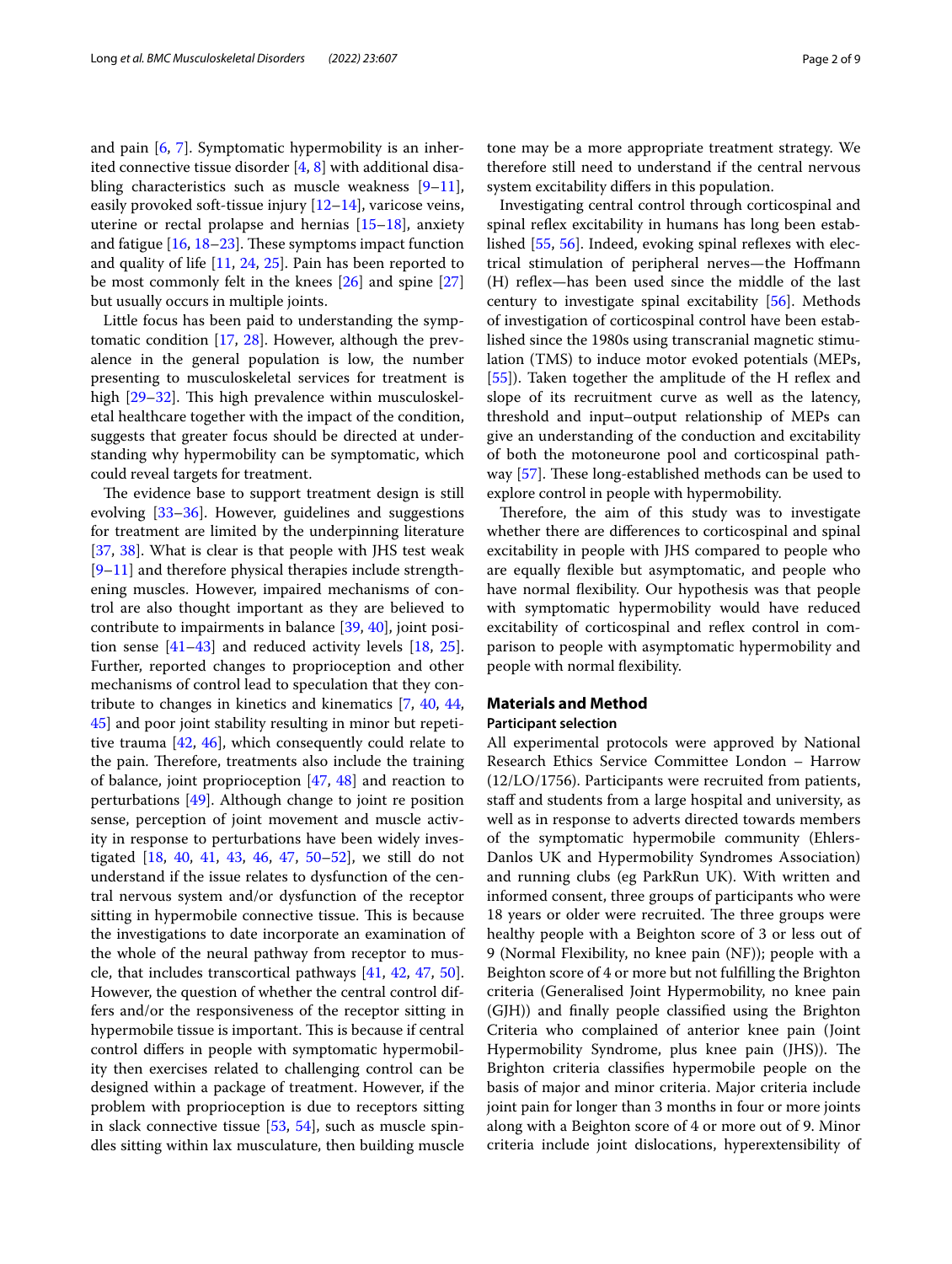skin and hernias. People were classifed as having JHS if they scored 2 major criteria or 1 major and 2 minor criteria or 4 minor criteria [[21](#page-7-40)]. Quadriceps control was explored here as people with JHS commonly have knee symptoms  $[26]$  $[26]$ , which is likely to impact quadriceps function. These classification criteria were chosen as the data collection began before the publication of new criteria for hEDS and HSD and in addition, this classifcation criteria have been useful when distinguishing between symptomatic and asymptomatic hypermobile people [\[11](#page-7-7), [45\]](#page-7-31). Participants were excluded if they had any neurological disease or any medical illness unrelated to their hypermobility such as Rheumatoid Arthritis or previous fractures. In addition, people were excluded from the TMS study if they had history of head trauma with concussion or associated loss of consciousness, any neurological problems that include fainting, epilepsy, convulsions and seizures, metal implants such as surgical clips, implanted neurostimulators, cochlear implants or pacemaker; as well as currently taking any neuromodulatory medication such as amitriptyline or gabapentin [\[58](#page-8-4)].

As this work had not been done before, a sample size calculation was initially based upon MEP threshold differences between patients with another musculoskeletal problem, low back pain, and a healthy cohort. With an approximate 10% diference in threshold and 10% standard deviation, this indicated that 20 people in each group would be required to have 80% power at 5% signifcance. The sample size calculation was repeated during an interim analysis using our initial data after recruitment of 36 participants, and with an 8% diference in threshold and 10% standard deviation, this suggested a need to increase the sample size to 30 people in each group [\[59](#page-8-5)].

Baseline characteristics including Beighton score, age, ethnicity and sex were recorded. As previously mentioned, the Beighton score is a score out of nine for excessive joint motion such as hyperextending elbows and knees along with ability to touch the floor with the fattened hands whilst maintaining knee extension and hyperflexibility of the thumb and  $5<sup>th</sup>$  finger. If they had knee pain they were asked to complete a visual analogue scale (VAS; 0 cm to 100 cm scale) to record their current knee pain intensity. In order to understand the level of activity of participants, all participants were asked to complete The Human Activity Profile [[60](#page-8-6)]. The Human Activity Profle lists 94 activities ranging from "Getting in and out of chairs or bed (without assistance)" to "Running or jogging 3 miles (4.8 km) in 30 min or less". The participant is asked to mark whether they are still doing this activity, have stopped doing the activity or have never done the activity. The number of activities that the participant has stopped doing below their maximum activity level is subtracted from their maximum activity level to give an Adjusted Activity Score. Leg dominance was determined using the test outlined in Vauhnik et al. [[61\]](#page-8-7).

Participants sat on an adjustable height bed with their hips at 45 degrees of flexion and the knee in 35 degrees of fexion with the thigh resting over a specifc support. Surface electromyography was used to record muscle activity of the Rectus Femoris (RF) on the dominant leg of people with NF and GJH who did not have knee pain or the most painful side of participants with JHS. Disposable singleuse silver/silver chloride self-adhesive electrodes (Blue Sensor Q, Ambu) were placed on the dominant or painful leg. The electrodes were positioned on the skin halfway between the anterior superior iliac spine and the base of the patella [\[62](#page-8-8)]. Electrode orientation was such that they were parallel to the muscle fbres with an inter-electrode distance of 20 mm. The signal was amplified (NL844, Digitimer) and fltered (NL125/NL126, Digitimer) with a high pass of 6 kHz and low pass of 30 Hz. Data were sampled at 4000 Hz using a Micro 1401 analogue to digital converter (Cambridge Electronic Design [CED] Ltd) and collected using a PC with Signal software (Version 3.13, CED Ltd).

# **Corticospinal investigation**

To lower the threshold to evoke a Rectus Femoris (RF) MEP [\[63\]](#page-8-9), participants undertook a maximum voluntary isometric contraction (MVC) and were then required to maintain 20% of the EMG generated at MVC during data collection by extending their knee. This was maintained using EMG biofeedback. TMS was applied to the hemisphere contralateral to the dominant or most painful side using a double 70 mm figure of eight coil (Bisim<sup>2</sup>, Magstim). The site for stimulation of the quadriceps motor cortex (hotspot) was found by moving the coil, positioned with the current delivered in an anterior–posterior orientation and tangentially to the skull at a 45 degree angle until the largest quadriceps MEP was elicited with the lowest stimulus intensity. The TMS was triggered every 5 s by the analogue to digital convertor.

Participants' active motor threshold (AMT) was then calculated by reducing the stimulation intensity until 3 out of 6 stimulations evoked an MEP above the ongoing activity [\[64\]](#page-8-10). Stimulus intensity was then increased to 120% AMT and 5 stimuli were delivered. This enabled the intensity at which MEP latency was measured to be normalised between participants. Finally in order to obtain the MEP recruitment curve, participant's EMG activity was recorded in response to stimulation at an intensity of 10% below AMT. The stimulus intensity was then increased in 10% increments until output was 100% of maximum stimulator output (%MSO). For those participants whose AMT was 70% or higher,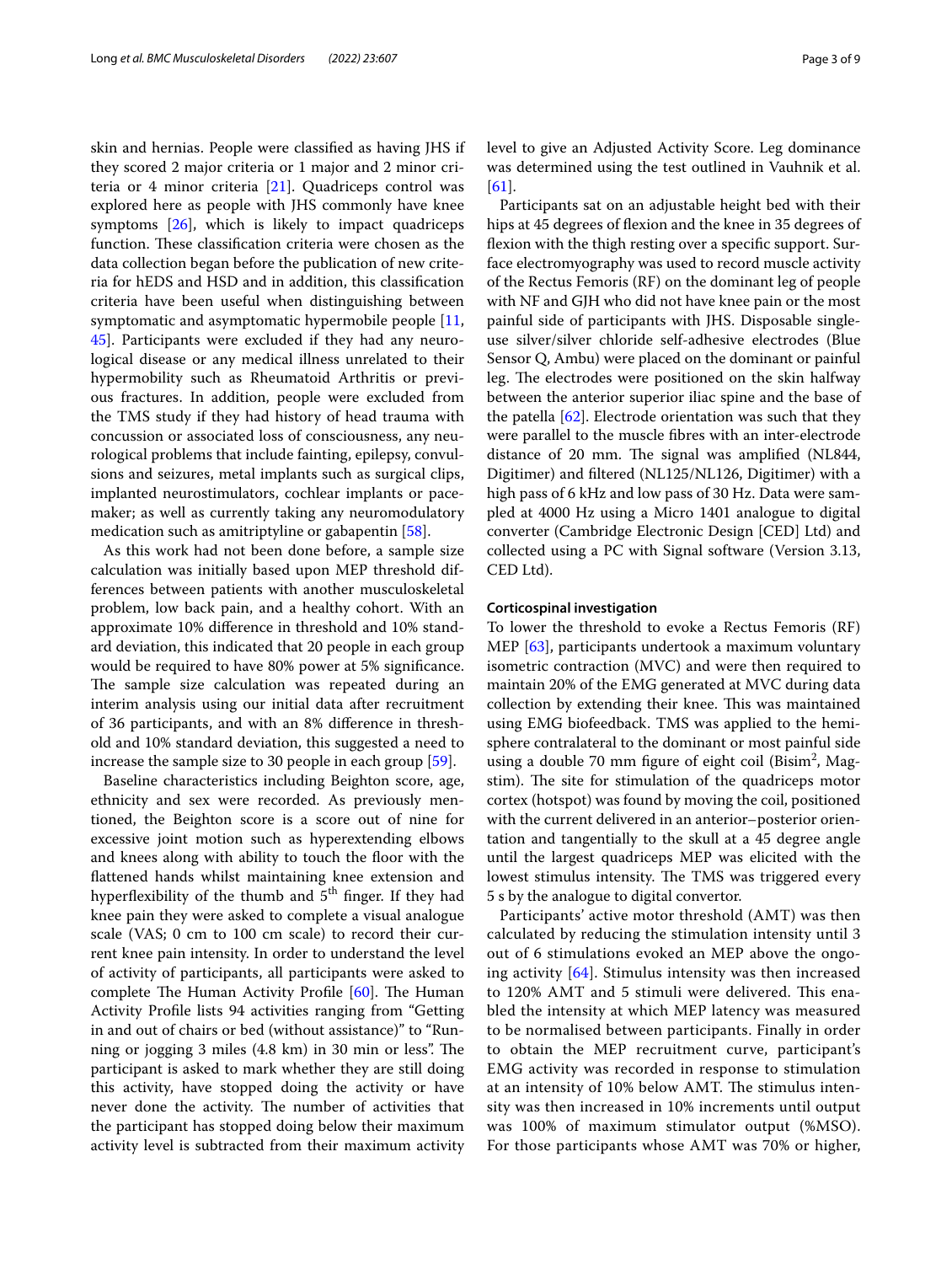MEPs were recorded in 5% increments until output reached 100% MSO. At each percentage increment, 3 stimuli were delivered.

# **Refex investigation**

The anode was taped to the skin below the inguinal line on the superior anterior thigh on the side to be tested. A 1 ms square wave pulse was delivered using a constant current stimulator (DS7A, Digitimer) through a handheld roving cathode. The stimulus was triggered by the analogue to digital converter with an inter-stimulus interval of 5 s. The cathode was positioned on the skin over the femoral triangle until a motor (M) response was visualised. The stimulation intensity was adjusted until the amplitude of the M response plateaued, signifying maximal motor response (Mmax). Once the stimulus intensity to generate Mmax had been established it was lowered until subthreshold for both the M response and H reflex. The stimulus intensity was then increased in 0.5 mA increments every 3 stimuli until either the H refex was no longer visible or the Mmax was attained.

# **Data analysis**

The H reflex amplitude and the MEP amplitude were both normalised to Mmax. The normalised H reflex and MEP amplitudes were then averaged at each stimulus intensity. These values were used to construct recruitment curves plotting the stimulus intensity against the amplitude of the response. As the M response and the H reflex of quadriceps were not always sufficiently separated in time, it was not possible to accurately determine the latencies of many H reflexes, therefore, these were not reported.

Where appropriate, the data were tested for normality (Shapiro–Wilk). Sex and ethnicity were compared across groups using the Chi Squared test. The age, Beighton score, activity levels, the slope of the upward portion of the normalised recruitment curves, the Hmax/Mmax, the MEPmax/Mmax, the threshold of the MEP and the latency of the MEP at 120% of active motor threshold were then compared across the three groups using a one way ANOVA (with Bonferroni correction for post hoc tests) or the equivalent tests for non-normally distributed data (Kruskal–Wallis One Way Analysis of Variance on Ranks with Dunn's post hoc test; SigmaPlot statistical package; Version 11.0, Systat Software Inc.). Differences were considered significant when the *p* value was  $\leq$  0.05. All values are reported as means  $\pm$  SD unless otherwise stated.

<span id="page-3-0"></span>

|                 | NF $(n=30)$     | GJH $(n=30)$    | JHS $(n=30)$               | p value |
|-----------------|-----------------|-----------------|----------------------------|---------|
| Age             | $27.6 \pm 6.3$  | $27.1 \pm 6.2$  | $30.7 \pm 8.9$             | 0.18    |
| Sex             | $633^a$         | 80.0            | 93.0                       | 0.02    |
| <b>Beighton</b> | $1.1 \pm 0.9^a$ | $5.9 + 1.5$     | $5.9 + 1.7$                | 0.001   |
| HAP (AAS)       | $90.5 + 8.5$    | $87.1 \pm 14.8$ | $69.5 + 20.8$ <sup>a</sup> | 0.001   |

People with Normal fexibility, no knee pain (NF), Generalised Joint Hypermobility, no knee pain (GJH) and Joint Hypermobility Syndrome, plus knee pain (JHS). The percentage of females in the groups as well as the mean±standard deviation of age, Beighton Score and Human Activity Profle (HAP; Adjusted Activity Score (AAS)) are given

<sup>a</sup> denotes a significant difference relative to the other two groups

<span id="page-3-1"></span>**Table 2** Ethnic origin of participants with Normal flexibility, no knee pain (NF), Generalised Joint Hypermobility, no knee pain (GJH) and Joint Hypermobility Syndrome, plus knee pain (JHS). The number of participants is given. There was no signifcant difference across the groups ( $p=0.89$ )

|                                 | ΝF | GЈН | JHS |
|---------------------------------|----|-----|-----|
| <b>White British</b>            | 19 | 15  | 16  |
| <b>Other White</b>              | 6  |     | 6   |
| <b>Black/Black British</b>      | 0  |     |     |
| Asian/Asian British             | 4  | 4   | R   |
| Mixed                           | 0  |     | ς   |
| Other ethnic group              |    |     |     |
| Participant chose not to record | Ω  |     |     |

### **Results**

Ninety people were recruited; their demographics are detailed in Tables  $1$  and  $2$ . Taken together, the demographics tended to match the common diferences between such groups  $[11]$ , with the people with normal fexibility having a lower Beighton score than the two hypermobile groups  $(p<0.001)$ , the proportion of women being lower in the NF  $(p<0.02)$  and the JHS group being less active compared to the other two groups  $(p < 0.001)$ . The ethnic origin of participants varied within each group, which was similar across the groups (Table [2](#page-3-1);  $p = 0.89$ ).

The mean ( $\pm$  standard deviation) severity of pain in the knee reported using the VAS by the JHS group was 42.4 mm  $\pm$  25.1 mm.

All recruited participants undertook the electrical stimulation of the femoral nerve. However, 11 participants were excluded from stimulation of the motor cortex. This was due to taking neuromodulatory drugs and/or a history of fainting (1 excluded from the GJH group and 10 excluded from the JHS group). This left 30 participants in the normal fexibility group, 29 in the GJH group and 20 in the JHS group who underwent TMS.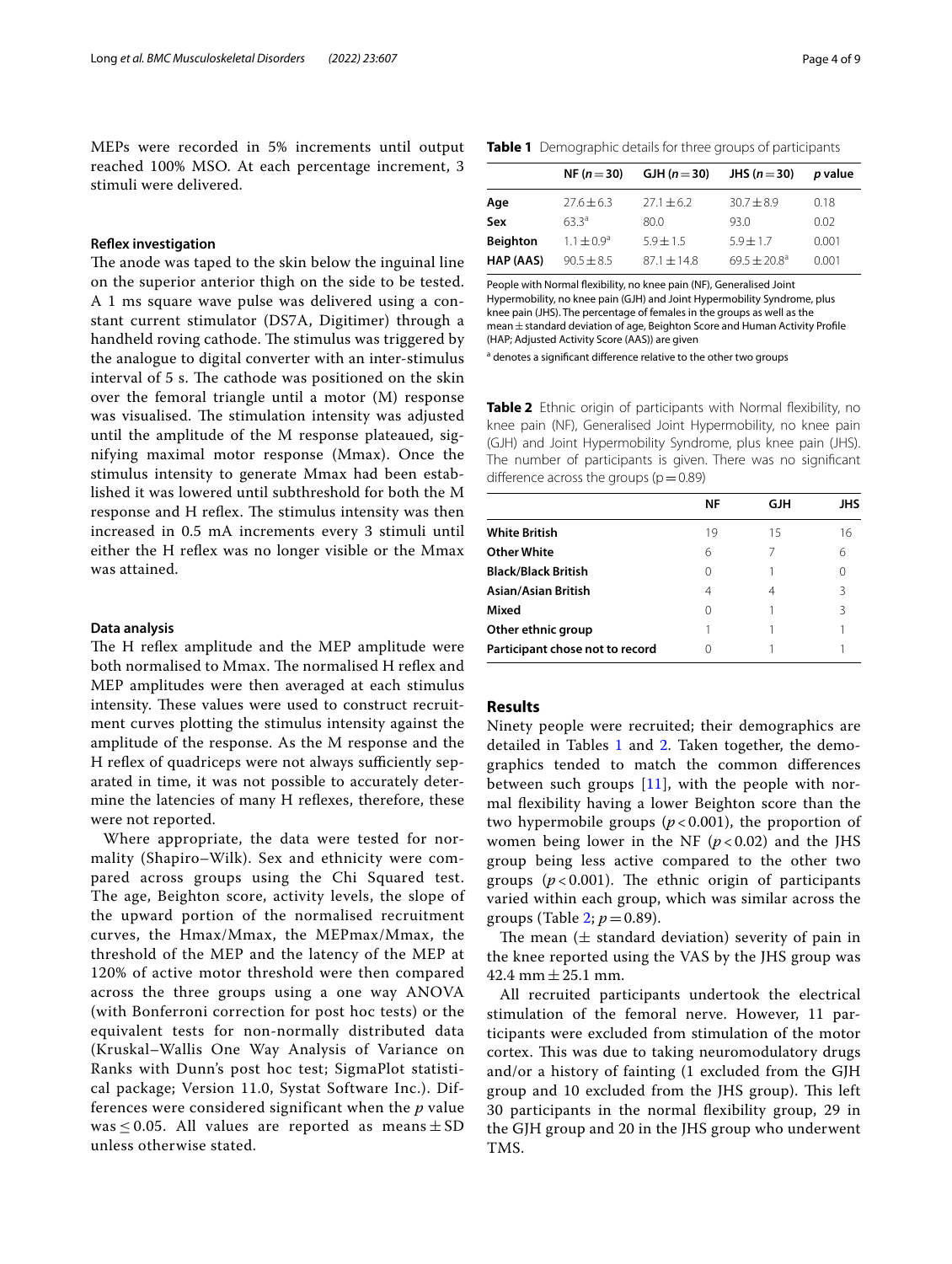Typical evoked responses are illustrated in Fig. [1](#page-4-0), which illustrates the increase in MEP amplitude with increasing stimulus intensity (Fig. [1](#page-4-0)A); and the increase in H reflex amplitude with the M response evoked at a higher stimu-lus intensity than the H reflex (Fig. [1B](#page-4-0)).

# **Corticospinal responses**

The slope of the MEP recruitment curve differed between groups ( $p = 0.04$ ). The slope of the recruitment curve for the JHS group was steeper than those of the other two groups, which did not difer (see Fig. [2\)](#page-5-0).

This suggests greater quadriceps corticospinal excitability in the JHS group. The MEPmax/Mmax  $(p=0.54)$ , MEP latency  $(p=0.33)$  and threshold  $(p=0.77)$  did not difer between groups. See Table [3](#page-5-1) for the details of the results.

# **Refex responses**

The slope of the H reflex recruitment curve and the Hmax/Mmax did not difer across the three groups  $(p=0.32$  and  $p=0.12$  respectively; see Table [4](#page-5-2)).

# **Discussion**

This is the first study to explore corticospinal and spinal excitability in hypermobile people. We have demonstrated that one aspect of corticospinal control (excitability) was greater in JHS participants compared to

people who have normal fexibility or asymptomatic GJH. That is, the slope of the MEP recruitment curve is steeper in the JHS group. All other variables of corticospinal and spinal excitability did not difer across the groups.

Our hypothesis was that people with symptomatic hypermobility would have reduced excitability of corticospinal control in comparison to people with asymptomatic hypermobility and people with normal fexibility. Therefore, the increase in the slope of the MEP recruitment curve was surprising and was the opposite to the hypothesised result. We had believed that the functional defcits and diferences seen in proprioception [[41](#page-7-28)[–43](#page-7-29)] could be related to a reduction rather than increase in central excitability. However, this increase in slope could be due to the ability of the central nervous system to compensate for the lack of strength, aferent feedback and/or resultant functional instability that people with JHS demonstrate [[10,](#page-7-41) [11](#page-7-7), [40,](#page-7-27) [46](#page-7-33)] consequently, increasing excitability in order to impact recruitment of the motor neurone pool. Another factor that might infuence this result is the pain, which was only being experienced by the participants with JHS. However, the impact of pain upon corticomotor control has been shown to be variable and may depend upon both the origin and duration of the pain as well as the function of the muscle [[65](#page-8-11)[–67](#page-8-12)]. It is therefore diffcult to know if the pain here had an impact upon the

<span id="page-4-0"></span>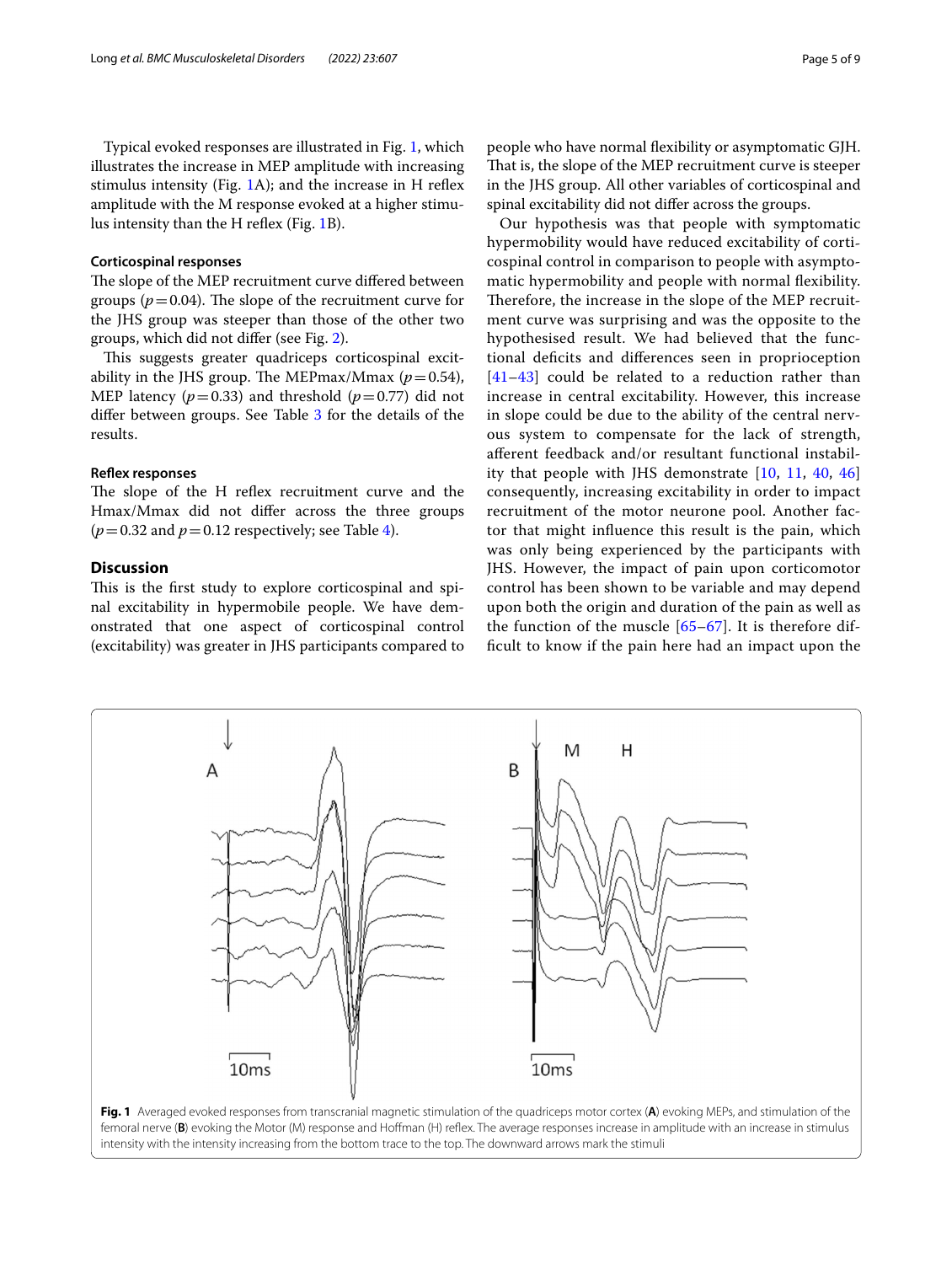

<span id="page-5-0"></span>

slope of the recruitment curve and whether that change would impact proprioception.

Another diference that might infuence this result is that the recordings were taken from the dominant leg of participants with NF and GJH, whereas the recording was taken from the most painful side of participants with JHS, which may or may not have been their dominant side. However, this is unlikely to have infuenced the result as leg dominance has not been shown to impact corticospinal excitabilty [[68\]](#page-8-13).

In relation to a diference in aferent input, it is interesting to note that there were no diferences in

<span id="page-5-1"></span>**Table 3** Mean±standard deviation of Motor Evoked Potential (MEP) data from transcranial magnetic stimulation for three groups of participants; people with Normal Flexibility, no knee pain (NF), Generalised Joint Hypermobility, no knee pain (GJH) and Joint Hypermobility Syndrome, plus knee pain (JHS). MEP threshold is expressed as a percentage of the TMS output; the MEP latency is expressed in milliseconds (ms). The maximum amplitude of the MEP (MEPmax) is expressed as a proportion of the maximum motor response (Mmax). \* denotes a signifcant diference relative to the other two groups

|                             |                 | NF $(n=30)$ GJH $(n=29)$ JHS $(n=20)$ p value |                      |      |
|-----------------------------|-----------------|-----------------------------------------------|----------------------|------|
| Slope<br>$(mV/\%MSO)$       | $0.01 \pm 0.01$ | $0.01 + 0.01$                                 | $0.02 + 0.02$ $0.04$ |      |
| MEPmax/Mmax                 | $0.39 + 0.23$   | $0.41 \pm 0.27$                               | $0.49 \pm 0.30$      | 0.54 |
| <b>MEP latency (ms)</b>     | $21.9 \pm 3.4$  | $21.3 + 2.7$                                  | $22.7 + 3.5$         | 0.33 |
| <b>MEP threshold</b><br>(%) | $61.7 + 10.2$   | $60.1 \pm 14.1$                               | $62.4 \pm 9.7$       | 0.77 |

spinal reflex control. This negative result is important to report as it builds on the work of others and allows us to suggest alternative explanations as to why there could be diferences in proprioception and co-ordination of movement  $[42, 52, 69]$  $[42, 52, 69]$  $[42, 52, 69]$  $[42, 52, 69]$  $[42, 52, 69]$  despite no deficits in this spinal control. Here, we evoked a monosynaptic spinal reflex by stimulating the peripheral nerve, i.e. proximal to the receptors within the muscle, thus excluding the sensory receptors' contribution to the response. This suggests that one source of poor proprioception could be as a result of the receptor sitting within hypermobile connective tissue, which was not investigated here. An alteration to receptor output would not be surprising as it sits within tissue that has diferent extensibility and therefore altered dynamics [[53,](#page-7-39) [54,](#page-8-0) [70](#page-8-15)] summarised by Palmer et al. [[71\]](#page-8-16). It is therefore reasonable to assume that receptors which rely upon mechanical deformation

<span id="page-5-2"></span>**Table 4** Mean ± standard deviation of H refex data from stimulation of the femoral nerve of three groups of participants; people with Normal Flexibility, no knee pain (NF), Generalised Joint Hypermobility, no knee pain (GJH) and Joint Hypermobility Syndrome, plus knee pain (JHS). Slope is expressed as amplitude in millivolts (mV) per stimulus output in milliamps (mA); the maximum amplitude of the H refex (Hmax) is expressed as a proportion of the maximum motor response (Mmax)

|               |                 | NF $(n=30)$ GJH $(n=30)$ JHS $(n=30)$ p value |                 |      |
|---------------|-----------------|-----------------------------------------------|-----------------|------|
| Slope (mV/mA) | $3.50 \pm 2.39$ | $2.84 \pm 2.12$                               | $2.77 \pm 2.12$ | 032  |
| Hmax/Mmax     | $0.56 \pm 0.23$ | $0.44 \pm 0.31$                               | $0.47 + 0.29$   | 0.12 |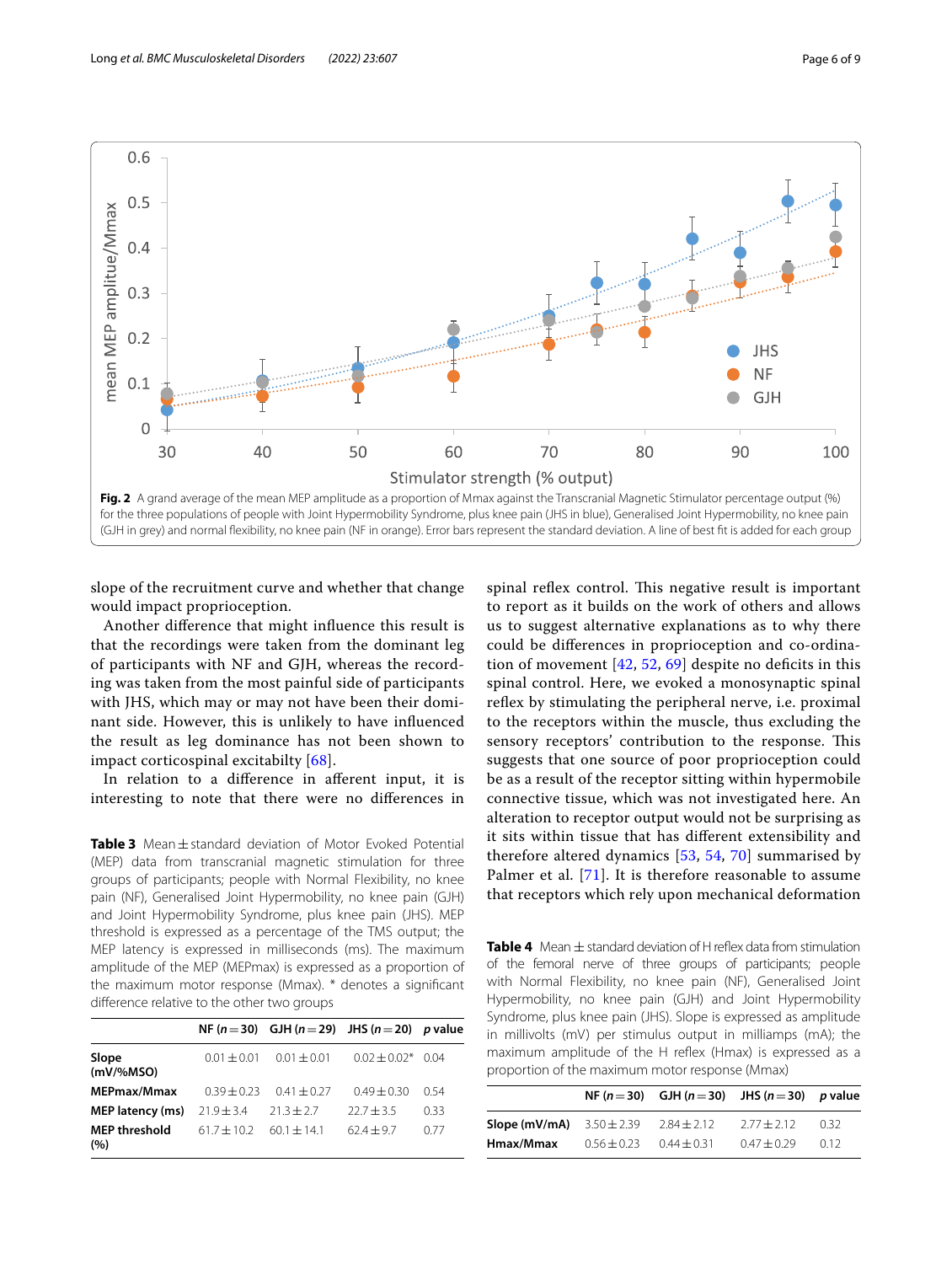to function, will have altered responsiveness, which in turn would alter aferent activity [\[72](#page-8-17)[–75](#page-8-18)] but would not be picked up using the techniques here. Indeed, alteration to aferent input may relate to a perception of effort and central fatigue [[76\]](#page-8-19) that is commonly perceived by people with JHS [[23](#page-7-13)].

The origin of dysfunction could have clinical significance. If the receptor rather than the central nervous system is the origin of proprioceptive loss, it suggests that building muscle tone to enable receptors to be more responsive may be an efective treatment strategy. Indeed, it is interesting to note that when hypermobile participants who demonstrated a delayed or absent long latency lower limb refex were treated with a strength programme, this normalised this response  $[46]$  $[46]$  $[46]$ . This suggests that practicing reacting to perturbations and other 'proprioceptive' exercises might not be as useful as building muscle tone in order to improve proprioception.

There are some limitations to this study. Firstly, the ethnic diversity of the recruited participants does not represent the diversity of a London population. Seventy seven percent of the sample were of a white ethnic origin, whereas London's population is approximately 60% white [\[77\]](#page-8-20). Promoting equality, diversity and inclusion in research is vital and this is particularly relevant here when hypermobility is thought to be more prevalent in some non-white populations. Greater focus on improved recruitment strategies is required to change this bias [[78\]](#page-8-21). Secondly, it should be noted that some of the participants with JHS were taking neuromodulatory medication that precluded them from having TMS. This means that the investigation of excitability of the corticospinal response is not appropriately powered. However, even if the improved excitability of the corticospinal response is false, this doesn't change the conclusion that poor ability to control movement is unlikely to originate from the central nervous system itself. Therefore, changing the environment in which the receptor sits, rather than focussing on rehabilitation that aims to excite the central nervous system may result in improvements to motor control.

In conclusion, bar an increase in slope of the quadriceps recruitment curve of people with anterior knee pain and JHS, there are no diferences to corticospinal or reflex control measured here. This was surprising as poor proprioception is a factor in people with symptomatic hypermobility. The problem may relate to the pain however, it may relate to receptors sitting in hypermobile connective tissue. Strengthening to change the tone of muscle and consequently, the responsiveness of some receptors could infuence proprioception and subsequently balance.

### **Abbreviations**

TMS: Transcranial Magnetic Stimulation; MEPs: Motor evoked potentials; H refexes: Hofman refexes; M response: Motor response; GJH: Generalised Joint Hypermobility; JHS: Joint Hypermobility Syndrome; hEDS: Hypermobile Ehlers Danlos Syndrome; HSD: Hypermobility Spectrum Disorder; NF: Normal fexibility; VAS: Visual analogue scale; RF: Rectus Femoris; CED: Cambridge Electronic Design; MVC: Maximum voluntary isometric contraction; AMT: Active motor threshold; EMG: Electromyographic; Mmax: Maximal motor response; Hmax: Maximal H refex response; MSO: Maximum stimulator output; HAP: Human Activity Profle; AAS: Adjusted Activity Score.

### **Acknowledgements**

We gratefully acknowledge the support of our participants, ParkRun, the Ehlers Danlos Association, UK and Hypermobility Syndromes Association for their support to recruit participants.

### **Authors' contributions**

Michael Long data collection and analysis and writing of frst draft of the paper along with support of fnal draft; Louise Kiru and Jamila Kassam data collection and analysis and support for submitted draft of this paper, Paul H. Strutton support with design, analysis and drafting of paper, Caroline M. Alexander conception of idea, design, data collection, analysis and writing fnal draft of the paper. The author(s) read and approved the fnal manuscript.

#### **Authors' information**

Michael Long MSc Imperial College Healthcare NHS Trust and Imperial College London; Louise Kiru PhD Imperial College London; Jamila Kassam MRes Imperial College Healthcare NHS Trust and Imperial College London; Paul H. Strutton PhD Imperial College London; Caroline M. Alexander Imperial College Healthcare NHS Trust and Imperial College London.

#### **Funding**

CMA was supported by the NIHR Senior Clinical Lectureship. Infrastructure support for this research was provided by the NIHR Imperial Biomedical Research Centre (BRC).

#### **Availability of data and materials**

The datasets used and/or analysed during the current study available from the corresponding author on reasonable request.

#### **Declarations**

# **Ethics approval and consent to participate**

All methods were carried out in accordance with relevant guidelines and regulations. All experimental protocols were approved by National Research Ethics Service Committee London – Harrow (12/LO/1756). Informed consent was obtained from all subjects.

#### **Consent for publication** Not applicable.

# **Competing interests**

No competing interests.

# **Author details**

<sup>1</sup> MSk Lab, Department of Surgery and Cancer, Imperial College London, London, UK.<sup>2</sup> Department of Therapies, Charing Cross Hospital, Imperial College Healthcare NHS Trust, Fulham Palace Road, London W6 8RF, UK.

# Received: 14 April 2022 Accepted: 8 June 2022 Published online: 23 June 2022

#### **References**

- <span id="page-6-0"></span>1. Beighton P, Horan F. Orthopaedic aspects of the Ehlers-Danlos syndrome. J Bone Joint Surg British Vol. 1969;51(3):444–53.
- 2. Foley EC, Bird HA. Hypermobility in dance: asset, not liability. Clin Rheumatol. 2013;32(4):455–61.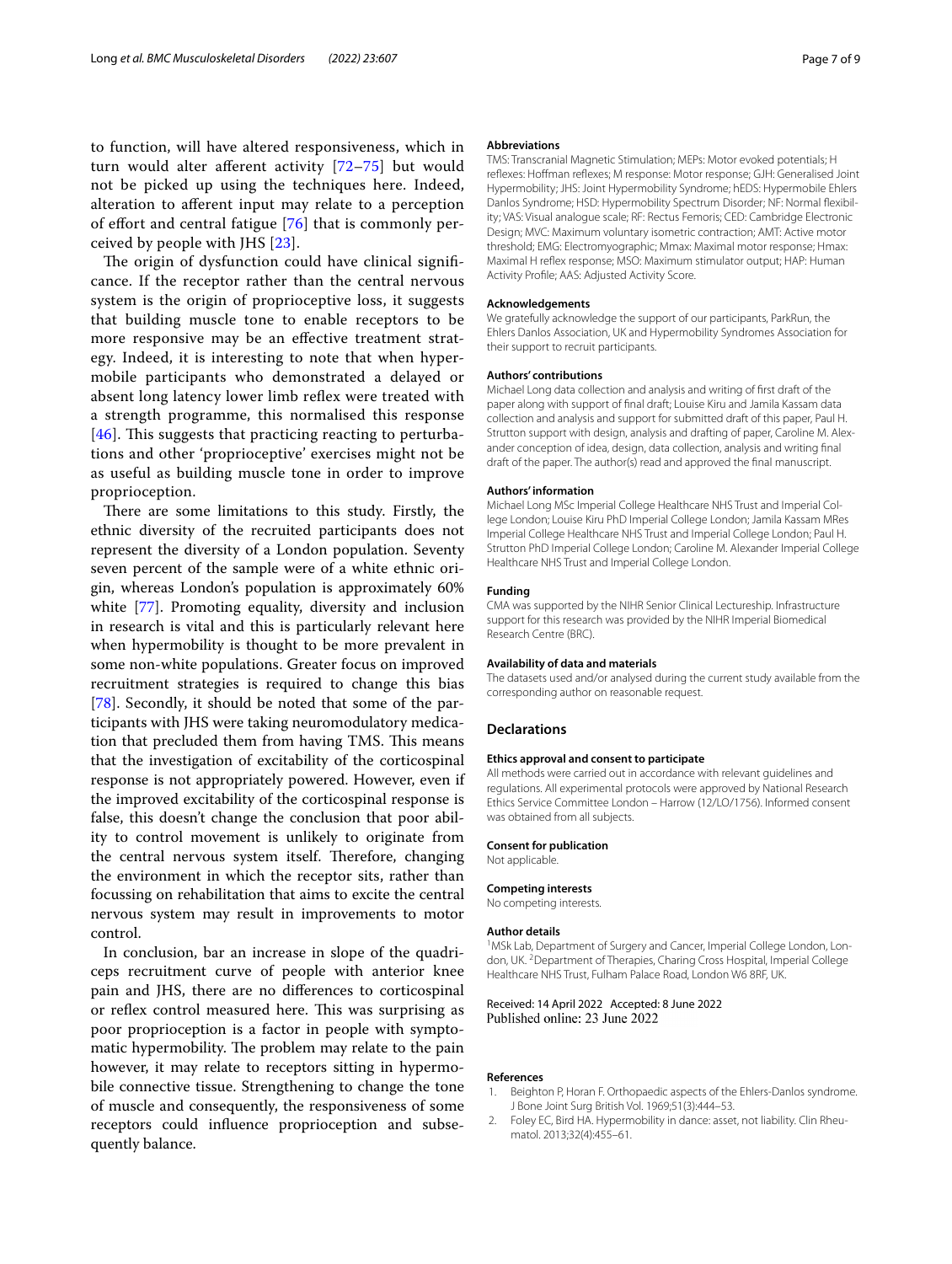- <span id="page-7-0"></span>3. Remvig L, Jensen DV, Ward RC. Epidemiology of general joint hypermobility and basis for the proposed criteria for benign joint hypermobility syndrome: review of the literature. J Rheumatol. 2007;34(4):804–9.
- <span id="page-7-1"></span>4. Ross J, Grahame R. Joint hypermobility syndrome. BMJ. 2011;342:c7167.
- <span id="page-7-2"></span>5. Castori M, Hakim A. Contemporary approach to joint hypermobility and related disorders. Curr Opin Pediatr. 2017;29(6):640–9.
- <span id="page-7-3"></span>6. Malfait F, et al. The 2017 international classifcation of the Ehlers-Danlos syndromes. Am J Med Genet C Semin Med Genet. 2017;175(1):8–26.
- <span id="page-7-4"></span>7. Bates AV, Alexander CM. Kinematics and kinetics of people who are hypermobile. A systematic review Gait Posture. 2015;41(2):361–9.
- <span id="page-7-5"></span>8. Russek LN. Examination and treatment of a patient with hypermobility syndrome. Phys Ther. 2000;80(4):386–98.
- <span id="page-7-6"></span>9. Rombaut L, et al. Muscle mass, muscle strength, functional performance, and physical impairment in women with the hypermobility type of Ehlers-Danlos syndrome. Arthritis Care Res (Hoboken). 2012;64(10):1584–92.
- <span id="page-7-41"></span>10. Sahin N, et al. Isokinetic evaluation of knee extensor/flexor muscle strength in patients with hypermobility syndrome. Rheumatol Int. 2008;28(7):643–8.
- <span id="page-7-7"></span>11. To M, Alexander CM. Are People With Joint Hypermobility Syndrome Slow to Strengthen? Arch Phys Med Rehabil. 2019;100(7):1243–50.
- <span id="page-7-8"></span>12. Beighton P, Grahame R, Bird HA. Hypermobility of Joints, vol. 4. London: Springer; 2012.
- 13. Castori M. Ehlers-danlos syndrome, hypermobility type: an underdiagnosed hereditary connective tissue disorder with mucocutaneous, articular, and systemic manifestations. ISRN Dermatol. 2012;2012: 751768.
- <span id="page-7-9"></span>14. Terry RH, et al. Living with joint hypermobility syndrome: patient experiences of diagnosis, referral and self-care. Fam Pract. 2015;32(3):354–8.
- <span id="page-7-12"></span><span id="page-7-10"></span>15. Arthitis Research, U.K. Joint Hypermobility. 2010; [www.arthritisresearchuk.org.](http://www.arthritisresearchuk.org) 16. Grahame R. Heritable disorders of connective tissue. Baillieres Best Pract
- <span id="page-7-18"></span>Res Clin Rheumatol. 2000;14(2):345–61. 17. Grahame R. Hypermobility: an important but often neglected area within
- <span id="page-7-11"></span>rheumatology. Nat Clin Pract Rheumatol. 2008;4(10):522–4. 18. Scheper M, et al. The association between muscle strength and activity limitations in patients with the hypermobility type of Ehlers-Danlos syn-
- drome: the impact of proprioception. Disabil Rehabil. 2017;39(14):1391–7. 19. Arendt-Nielsen L, et al. Insufficient effect of local analgesics in Ehlers
- Danlos type III patients (connective tissue disorder). Acta Anaesthesiol Scand. 1990;34(5):358–61.
- 20. Bravo JF, Wolff C. Clinical study of hereditary disorders of connective tissues in a Chilean population: joint hypermobility syndrome and vascular Ehlers-Danlos syndrome. Arthritis Rheum. 2006;54(2):515–23.
- <span id="page-7-40"></span>21. Grahame R, Bird HA, Child A. The revised (Brighton 1998) criteria for the diagnosis of benign joint hypermobility syndrome (BJHS). J Rheumatol. 2000;27(7):1777–9.
- 22. Grahame R, Hakim AJ. High prevalence of joint hypermobility syndrome in clinic referrals to a north London community hospital. Rheumatology (Oxford). 2004;43(Supp 2):91.
- <span id="page-7-13"></span>23. To M, Strutton PH, Alexander CM. Central fatigue is greater than peripheral fatigue in people with joint hypermobility syndrome. J Electromyogr Kinesiol. 2019;48:197–204.
- <span id="page-7-14"></span>24. Adib N, et al. Joint hypermobility syndrome in childhood. A not so benign multisystem disorder? Rheumatology (Oxford). 2005;44(6):744–50.
- <span id="page-7-15"></span>25. Rombaut L, et al. Musculoskeletal complaints, physical activity and health-related quality of life among patients with the Ehlers-Danlos syndrome hypermobility type. Disabil Rehabil. 2010;32(16):1339–45.
- <span id="page-7-16"></span>26. Booshanam DS, et al. Evaluation of posture and pain in persons with benign joint hypermobility syndrome. Rheumatol Int. 2011;31(12):1561–5.
- <span id="page-7-17"></span>27. Simmonds JV, et al. Exercise beliefs and behaviours of individuals with Joint Hypermobility syndrome/Ehlers-Danlos syndrome - hypermobility type. Disabil Rehabil. 2019;41(4):445–55.
- <span id="page-7-19"></span>28. Hakim AJ, Sahota A. Joint hypermobility and skin elasticity: the hereditary disorders of connective tissue. Clin Dermatol. 2006;24(6):521–33.
- <span id="page-7-20"></span>29. Clark CJ, Simmonds JV. An exploration of the prevalence of hypermobility and joint hypermobility syndrome in Omani women attending a hospital physiotherapy service. Musculoskeletal Care. 2011;9(1):1–10.
- 30. Connelly E, et al. A study exploring the prevalence of Joint Hypermobility Syndrome in patients attending a Musculoskeletal Triage Clinic. Physiotherapy Practice and Research. 2014;36(1):43–53.
- 31. To M, Simmonds J, Alexander C. Where do People with Joint Hypermobility Syndrome Present in Secondary Care? The Prevalence in a General Hospital and the Challenges of Classifcation. Musculoskeletal Care. 2017;15(1):3–9.
- <span id="page-7-21"></span>32. Rombaut L, et al. Impairment and impact of pain in female patients with Ehlers-Danlos syndrome: a comparative study with fbromyalgia and rheumatoid arthritis. Arthritis Rheum. 2011;63(7):1979–87.
- <span id="page-7-22"></span>33. Skivington K, Matthews L, Simpson SA, Craig P, Baird J, Blazeby JM, et al. Framework for the development and evaluation of complex interventions: gap analysis, workshop and consultation-informed update. Health Technol Assess. 2021;25(57).
- 34. Palmer S, et al. The efectiveness of therapeutic exercise for joint hypermobility syndrome: a systematic review. Physiotherapy. 2014;100(3):220–7.
- 35. Palmer S, et al. The feasibility of a randomised controlled trial of physiotherapy for adults with joint hypermobility syndrome. Health Technol Assess. 2016;20(47):1–264.
- <span id="page-7-23"></span>36. Bale P, et al. The efectiveness of a multidisciplinary intervention strategy for the treatment of symptomatic joint hypermobility in childhood: a randomised, single Centre parallel group trial (The Bendy Study). Pediatr Rheumatol Online J. 2019;17(1):2.
- <span id="page-7-24"></span>37. Engelbert RH, et al. The evidence-based rationale for physical therapy treatment of children, adolescents, and adults diagnosed with joint hypermobility syndrome/hypermobile Ehlers Danlos syndrome. Am J Med Genet C Semin Med Genet. 2017;175(1):158–67.
- <span id="page-7-25"></span>38. Simmonds JV, Keer RJ. Hypermobility and the hypermobility syndrome, part 2: assessment and management of hypermobility syndrome: illustrated via case studies. Man Ther. 2008;13(2):e1-11.
- <span id="page-7-26"></span>39. Rombaut L, et al. Balance, gait, falls, and fear of falling in women with the hypermobility type of Ehlers-Danlos syndrome. Arthritis Care Res (Hoboken). 2011;63(10):1432–9.
- <span id="page-7-27"></span>40. Bates AV, McGregor A, Alexander CM. Adaptation of balance reactions following forward perturbations in people with joint hypermobility syndrome. BMC Musculoskelet Disord. 2021;22(1):123.
- <span id="page-7-28"></span>41. Hall MG, et al. The effect of the hypermobility syndrome on knee joint proprioception. Br J Rheumatol. 1995;34(2):121–5.
- <span id="page-7-32"></span>42. Mallik AK, et al. Impaired proprioceptive acuity at the proximal interphalangeal joint in patients with the hypermobility syndrome. Br J Rheumatol. 1994;33(7):631–7.
- <span id="page-7-29"></span>43. Rombaut L, et al. Joint position sense and vibratory perception sense in patients with Ehlers-Danlos syndrome type III (hypermobility type). Clin Rheumatol. 2010;29(3):289–95.
- <span id="page-7-30"></span>44. Alsiri N, et al. The effects of joint hypermobility syndrome on the kinematics and kinetics of the vertical jump test. J Electromyogr Kinesiol. 2020;55: 102483.
- <span id="page-7-31"></span>45. Bates AV, McGregor AH, Alexander CM. Comparing sagittal plane kinematics and kinetics of gait and stair climbing between hypermobile and non-hypermobile people; a cross-sectional study. BMC Musculoskelet Disord. 2021;22(1):712.
- <span id="page-7-33"></span>46. Ferrell WR, et al. Amelioration of symptoms by enhancement of proprioception in patients with joint hypermobility syndrome. Arthritis Rheum. 2004;50(10):3323–8.
- <span id="page-7-34"></span>47. Sahin N, et al. Evaluation of knee proprioception and effects of proprioception exercise in patients with benign joint hypermobility syndrome. Rheumatol Int. 2008;28(10):995–1000.
- <span id="page-7-35"></span>48. Ferrell WR, et al. Musculoskeletal refex function in the joint hypermobility syndrome. Arthritis Rheum. 2007;57(7):1329–33.
- <span id="page-7-36"></span>49. Keer R, Simmonds J. Joint protection and physical rehabilitation of the adult with hypermobility syndrome. Curr Opin Rheumatol. 2011;23(2):131–6.
- <span id="page-7-37"></span>50. Blasier RB, Carpenter JE, Huston LJ. Shoulder proprioception. Efect of joint laxity, joint position, and direction of motion. Orthop Rev. 1994;23(1):45–50.
- 51. Wolf JM, Cameron KL, Owens BD. Impact of joint laxity and hypermobility on the musculoskeletal system. J Am Acad Orthop Surg. 2011;19(8):463–71.
- <span id="page-7-38"></span>52. Smith TO, et al. Do people with benign joint hypermobility syndrome (BJHS) have reduced joint proprioception? A systematic review and meta-analysis. Rheumatol Int. 2013;33(11):2709–16.
- <span id="page-7-39"></span>53. Alsiri N, et al. The impact of hypermobility spectrum disorders on musculoskeletal tissue stifness: an exploration using strain elastography. Clin Rheumatol. 2019;38(1):85–95.